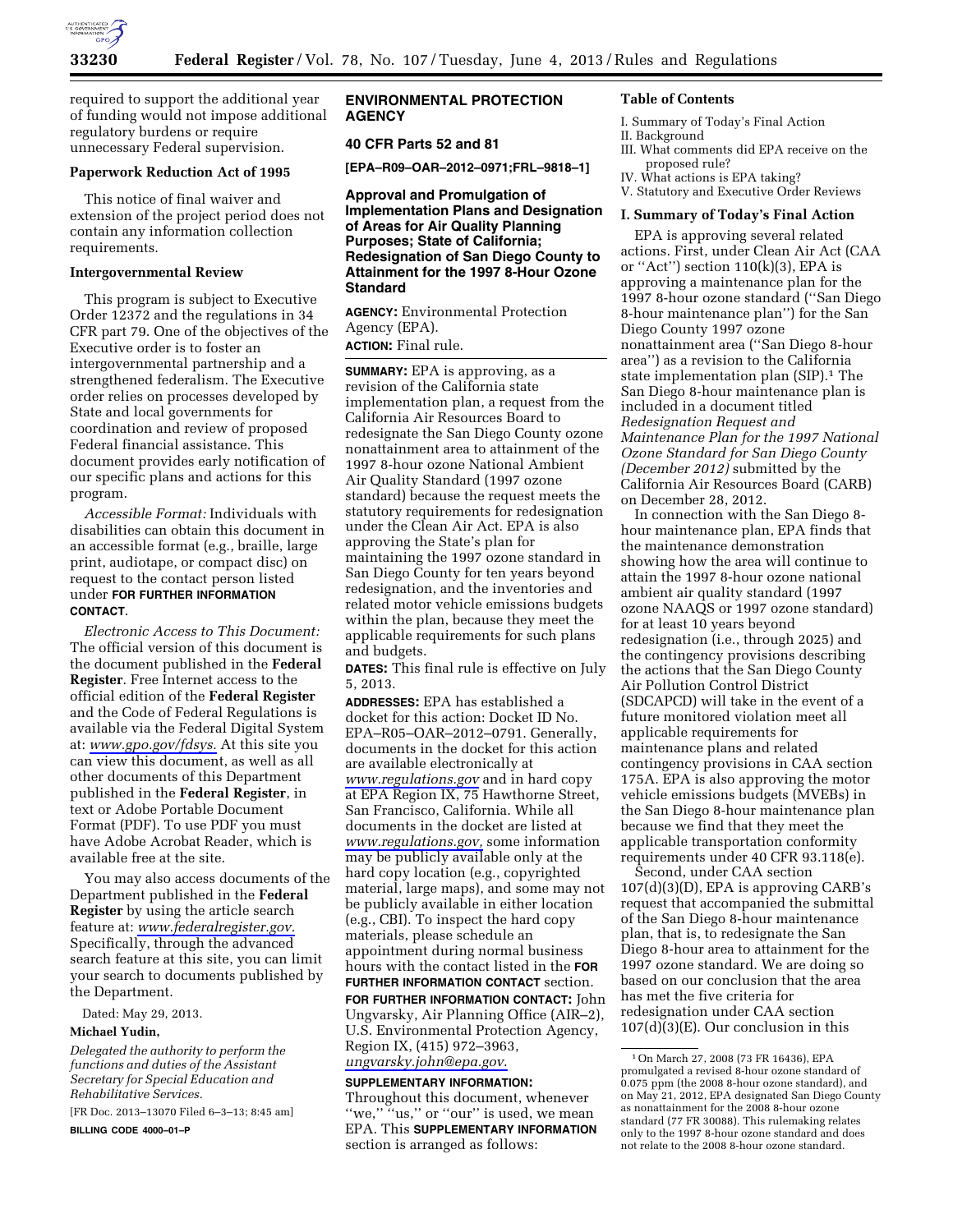regard is based on our determination that the area has attained the 1997 ozone standard; that relevant portions of the California SIP are fully approved; that the improvement in air quality is due to permanent and enforceable reductions in emissions; that California has met all requirements applicable to the San Diego 8-hour area with respect to section 110 and part D of the CAA; and is based on our approval of the San Diego 8-hour maintenance plan, which is part of this action.

## **II. Background**

On March 25, 2013 (78 FR 17902), EPA issued a notice of rulemaking proposing to approve California's request to redesignate the San Diego County area to attainment for the 1997 8-hour ozone standard, as well as proposing to approve California's tenyear ozone maintenance plan for the area, and the volatile organic compound (VOC) and oxides of nitrogen  $(NO<sub>X</sub>)$ MVEBs, and VOC and  $NO<sub>X</sub>$  emission inventories as revisions of the California SIP.2 The proposed rulemaking set forth the basis for determining that California's redesignation request meets the CAA requirements for redesignation for the 1997 8-hour ozone NAAQS. The proposed rulemaking provided an extensive background on the ozone standards and their relationship to historical air quality in San Diego County. The proposed rulemaking also described the complete, quality-assured air quality monitoring data for San Diego County for 2009–2011 showing that this area attained the 1997 8-hour ozone NAAQS. Preliminary data available to date for 2012 are consistent with continued attainment of the 1997 8-hour ozone NAAQS.

### **III. What comments did EPA receive on the proposed rule?**

EPA's proposed rule provided a 30 day public comment period. During this period, we received comment letters from the United States Department of the Navy and the Industrial Environmental Association in support of EPA's March 25, 2013, proposed rule. During the public comment period, we did not receive any comments opposing the proposed rule.

## **IV. What actions is EPA taking?**

Under CAA section 110(k)(3), and for the reasons provided in the proposed

rule and summarized herein, EPA is approving CARB's submittal dated December 28, 2012 of the *Redesignation Request and Maintenance Plan for the 1997 National Ozone Standard for San Diego County* (December 2012) as a revision to the California state implementation plan (SIP). In connection with the San Diego 8-hour maintenance plan, EPA finds that the maintenance demonstration showing how the area will continue to attain the 1997 8-hour ozone NAAQS for 10 years beyond redesignation (i.e., through 2025) and the contingency provisions describing the actions that SDCAPCD and CARB will take in the event of a future monitored violation meet all applicable requirements for maintenance plans and related contingency provisions in CAA section 175A. EPA is approving the MVEBs in the San Diego 8-hour maintenance plan (shown in table 7 of this document) because we find they meet the applicable transportation conformity requirements under 40 CFR 93.118(e).

Second, under CAA section 107(d)(3)(D), we are approving CARB's request, which accompanied the submittal of the maintenance plan, to redesignate the San Diego County 8 hour ozone nonattainment area to attainment for the 1997 8-hour ozone NAAQS. We are doing so based on our conclusion that the area has met the five criteria for redesignation under CAA section 107(d)(3)(E). Our conclusion in this regard is in turn based on our determination that the area has attained the 1997 ozone NAAQS; that relevant portions of the California SIP are fully approved; that the improvement in air quality is due to permanent and enforceable reductions in emissions; that California has met all requirements applicable to the San Diego 8-hour area with respect to section 110 and part D of the CAA; and is based on our approval of the San Diego 8-hour maintenance plan, which is part of this action.

### **V. Statutory and Executive Order Reviews**

Under the CAA, redesignation of an area to attainment and the accompanying approval of a maintenance plan under section 107(d)(3)(E) are actions that affect the status of a geographical area and do not impose any additional regulatory requirements on sources beyond those imposed by State law. Redesignation to attainment does not in and of itself create any new requirements, but rather results in the applicability of requirements contained in the CAA for areas that have been redesignated to

attainment. Moreover, the Administrator is required to approve a SIP submission that complies with the provisions of the Act and applicable federal regulations. 42 U.S.C. 7410(k); 40 CFR 52.02(a). Thus, in reviewing SIP submissions, EPA's role is to approve State choices, provided that they meet the criteria of the Clean Air Act. Accordingly, these actions merely approve a State plan and redesignation request as meeting federal requirements and do not impose additional requirements beyond those by state law. For these reasons, these actions:

• Are not a ''significant regulatory action'' subject to review by the Office of Management and Budget under Executive Order 12866 (58 FR 51735, October 4, 1993);

• Do not impose an information collection burden under the provisions of the Paperwork Reduction Act (44 U.S.C. 3501 *et seq.*);

• Are certified as not having a significant economic impact on a substantial number of small entities under the Regulatory Flexibility Act (5 U.S.C. 601 *et seq.*);

• Do not contain any unfunded mandate or significantly or uniquely affect small governments, as described in the Unfunded Mandates Reform Act of 1995 (Pub. L. 104–4);

• Do not have Federalism implications as specified in Executive Order 13132 (64 FR 43255, August 10, 1999);

• Are not an economically significant regulatory action based on health or safety risks subject to Executive Order 13045 (62 FR 19885, April 23, 1997);

• Are not a significant regulatory action subject to Executive Order 13211 (66 FR 28355, May 22, 2001);

• Are not subject to requirements of Section 12(d) of the National Technology Transfer and Advancement Act of 1995 (15 U.S.C. 272 note) because application of those requirements would be inconsistent with the CAA; and

• Do not provide EPA with the discretionary authority to address disproportionate human health or environmental effects with practical, appropriate, and legally permissible methods under Executive Order 12898 (59 FR 7629, February 16, 1994).

In addition, this rule does not have tribal implications as specified by Executive Order 13175 (65 FR 67249, November 9, 2000), because the SIP is not approved to apply in Indian country located in the State, and EPA notes that it will not impose substantial direct costs on tribal governments or preempt tribal law. Nonetheless, in accordance with EPA's 2011 Policy on Consultation and Coordination with Tribes, EPA has

<sup>2</sup> Ground-level ozone is generally not emitted directly by sources. Rather, directly-emitted  $NO<sub>x</sub>$ and VOC react in the presence of sunlight to form ground-level ozone, as a secondary pollutant, along<br>with other secondary compounds. NO<sub>x</sub> and VOC are ''ozone precursors.'' Reduction of peak groundlevel ozone concentrations is typically achieved through controlling VOC and  $\overrightarrow{NO}_X$  emissions.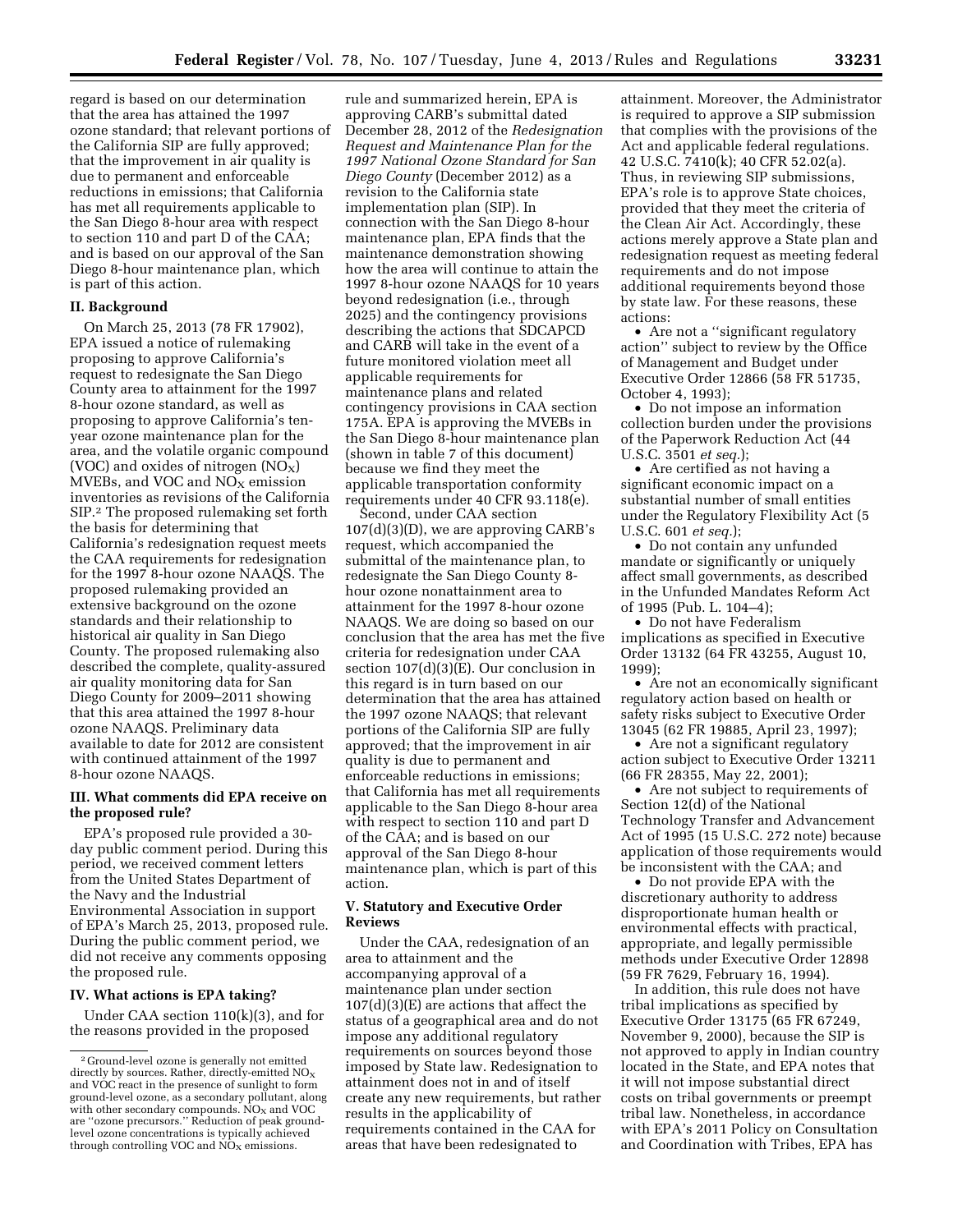notified Tribes located within the San Diego County 8-hour ozone nonattainment.

# **List of Subjects**

# *40 CFR Part 52*

Environmental protection, Air pollution control, Incorporation by reference, Intergovernmental relations, Nitrogen dioxide, Ozone, Reporting and recordkeeping requirements, Volatile organic compounds.

### *40 CFR Part 81*

Environmental protection, Air pollution control, National parks, Wilderness areas.

Dated: May 14, 2013.

#### **Jared Blumenfeld,**

#### *Regional Administrator, Region IX.*

Chapter I, title 40 of the Code of Federal Regulations is amended as follows:

## **PART 52— APPROVAL AND PROMULGATION OF IMPLEMENTATION PLANS**

■ 1. The authority citation for Part 52 continues to read as follows:

**Authority:** 42 U.S.C. 7401 *et seq.* 

#### **Subpart F—California**

■ 2. Section 52.220 is amended by adding paragraph (c)(425) to read as follows:

#### **§ 52.220 Identification of plan.**

#### \* \* \* \* \*

(c) \* \* \*

(425) A plan was submitted on December 28, 2012, by the Governor's designee.

(i) [Reserved]

(ii) Additional material

(A) San Diego County Air Pollution Control District (SDAPCD).

*(1)* Redesignation Request and Maintenance Plan for the 1997 National Ozone Standard for San Diego County, including motor vehicle emissions budgets (MVEBs) and inventories.

*(2)* SDAPCD Resolution Number 12– 175, dated December 5, 2012. ''Resolution Adopting the Redesignation Request and Maintenance Plan for the 1997 National Ozone Standard for San Diego County,'' including inventories and motor vehicle emissions budgets for 2020 and 2025.

(B) State of California Air Resources Board (CARB)

*(1)* CARB Resolution Number 12–36, dated December 6, 2012. ''Approval of the San Diego 8-Hour Ozone SIP Redesignation Request and Maintenance Plan,'' including inventories and motor vehicle emissions budgets for 2020 and 2025.

## **PART 81—DESIGNATION OF AREAS FOR AIR QUALITY PLANNING PURPOSES**

■ 3. The authority citation for part 81 continues to read as follows:

**Authority:** 42 U.S.C. 7401 *et seq.* 

■ 4. Section 81.305 is amended by revising the entry for San Diego County, CA in the table entitled ''California— 1997 8-Hour Ozone NAAQS (Primary and Secondary)'' to read as follows:

#### **§ 81.305 California.**

\* \* \* \* \*

### CALIFORNIA—1997 8-HOUR OZONE NAAQS (PRIMARY AND SECONDARY)

| Designated area                                                                                                                                                                                                 | Designation <sup>a</sup> |      |  | Category/Classification |      |
|-----------------------------------------------------------------------------------------------------------------------------------------------------------------------------------------------------------------|--------------------------|------|--|-------------------------|------|
|                                                                                                                                                                                                                 | Date <sup>1</sup>        | Type |  | Date <sup>1</sup>       | Type |
|                                                                                                                                                                                                                 |                          |      |  |                         |      |
| San Diego, CA.                                                                                                                                                                                                  |                          |      |  |                         |      |
| San Diego County (part).<br>ty that excludes the areas list-<br>ed below: La Posta Areas #1<br>and #2, <sup>b</sup> Cuyapaipe Area, <sup>b</sup><br>Manzanita Area, <sup>b</sup> Campo<br>Areas #1 and $#2^b$ . |                          |      |  |                         |      |
|                                                                                                                                                                                                                 |                          |      |  |                         |      |
|                                                                                                                                                                                                                 |                          |      |  |                         |      |
|                                                                                                                                                                                                                 |                          |      |  |                         |      |
|                                                                                                                                                                                                                 |                          |      |  |                         |      |
|                                                                                                                                                                                                                 |                          |      |  |                         |      |

a Includes Indian Country located in each county or area, except as otherwise specified.

**bThe boundaries for these designated areas are based on coordinates of latitude and longitude derived from EPA Region 9's GIS database** and are illustrated in a map entitled ''Eastern San Diego County Attainment Areas for the 8-Hour Ozone NAAQS,'' dated March 9, 2004, including an attached set of coordinates. The map and attached set of coordinates are available at EPA's Region 9 Air Division office. The designated areas roughly approximate the boundaries of the reservations for these tribes, but their inclusion in this table is intended for CAA planning purposes only and is not intended to be a federal determination of the exact boundaries of the reservations. Also, the specific listing of these tribes in this table does not confer, deny, or withdraw Federal recognition of any of the tribes so listed nor any of the tribes not listed.

\* \* \* \* \* 1This date is June 15, 2004, unless otherwise noted.